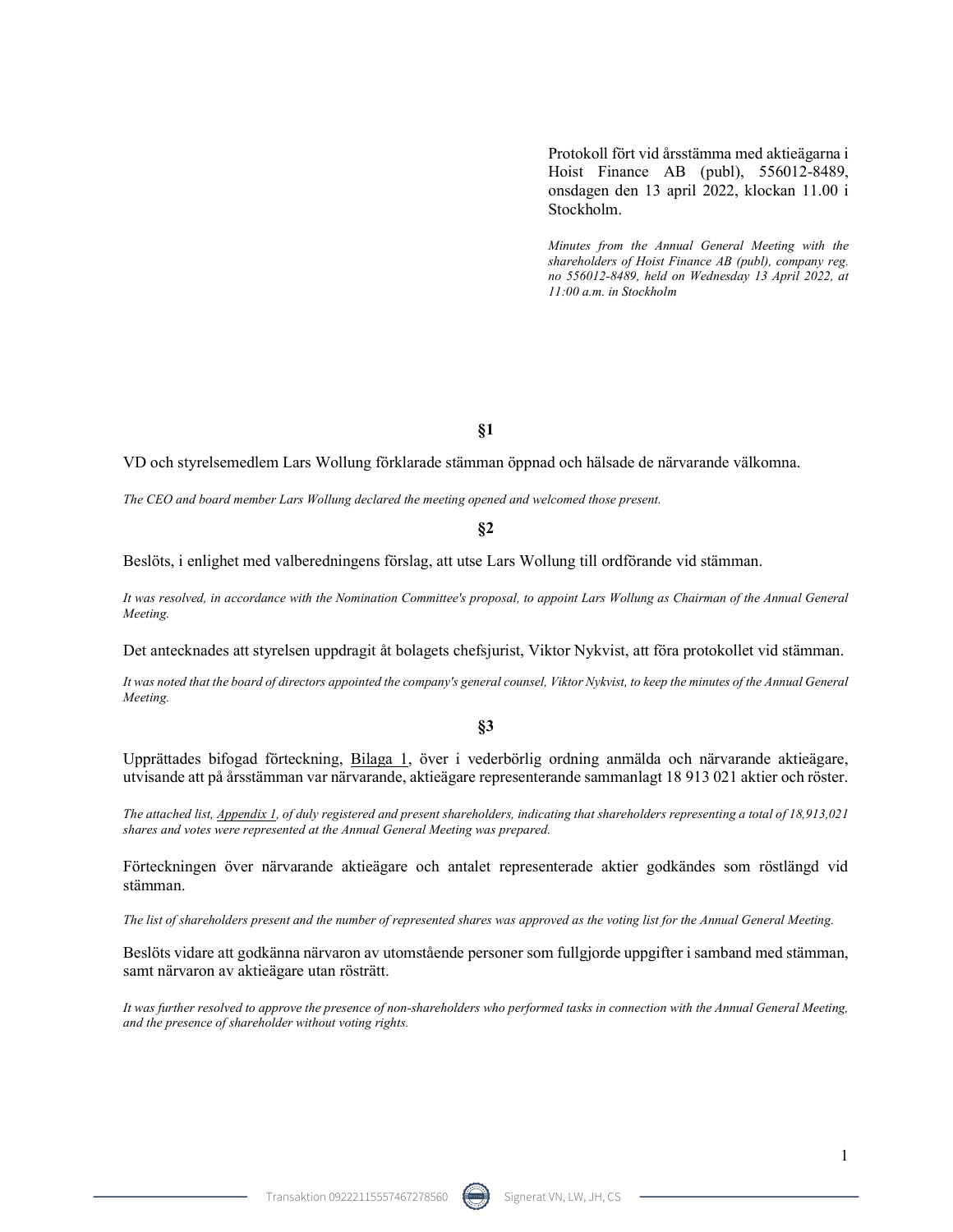Det noterades att Aktiespararna, genom Leo Gillholm, önskar att bolagets huvudägare deltar personligen under kommande års bolagsstämma.

It was noted that Aktiespararna, represented by Leo Gillholm, requested that the company's major shareholders participate in person at the next annual general meeting of the company. §4

Beslöts att godkänna det förslag till dagordning som intagits i kallelsen, med den justeringen att VD och styrelsemedlem Lars Wollung och styrelseordförande Bengt Edholm håller varsin presentation innan framläggande av årsredovisningen.

It was resolved to approve the proposed agenda, which had been included in the notice of the Annual General Meeting, with the amendment that CEO and board member Lars Wollung and chairman of the board Bengt Edholm will each hold a presentation before the presentation of the annual report.

§5

Beslöts att protokollet, utöver ordföranden, skulle justeras av Caroline Sjösten, som representerar Swedbank Robur, Folksam, LO, Västfonden med flera och Jenny Hildén, som representerar State Teachers Retirement System of Ohio med flera.

It was resolved that the minutes should, in addition to the Chairman, be verified by Caroline Sjösten, representing Swedbank Robur Folksam LO Västfonden among others, and Jenny Hildén, representing State Teachers Retirement System of Ohio among others.

§6

Antecknades att kallelsen offentliggjorts genom pressmeddelande och publicerats på bolagets webbplats måndagen den 14 mars 2022, att kallelsen varit införd i Post- och Inrikes Tidningar onsdagen den 16 mars 2022 samt att annons om att kallelse skett varit införd i Svenska Dagbladet onsdagen den 16 mars 2022, varefter stämman konstaterades behörigen sammankallad.

It was noted that the notice of the Annual General Meeting was published by a press release and on the company's website on Monday 14 March 2022, that the notice had been published in the Swedish Official Gazette on Wednesday 16 March 2022, and that information about the notice being published was advertised in Svenska Dagbladet on Wednesday 16 March 2022, after which the Annual General Meeting was declared to be duly convened.

§7

Verkställande direktör och styrelseledamot Lars Wollung lämnade en redogörelse för verksamhetsåret 2021.

CEO and board member Lars Wollung, gave a report regarding the financial year 2021.

§8

Bengt Edholm, styrelseordförande, lämnade en redogörelse för styrelsearbetet sedan nuvarande styrelsens tillträde i Februari 2022.

Bengt Edholm, the chairman of the board, presented a report regarding the work of the board of directors since their appointment in February 2022.

§9

Årsredovisning och revisionsberättelse samt koncernredovisning och koncernrevisionsberättelse för räkenskapsåret 2021 framlades.

The annual report and the audit report as well as the consolidated annual report and the consolidated audit report for the financial year 2021 were presented.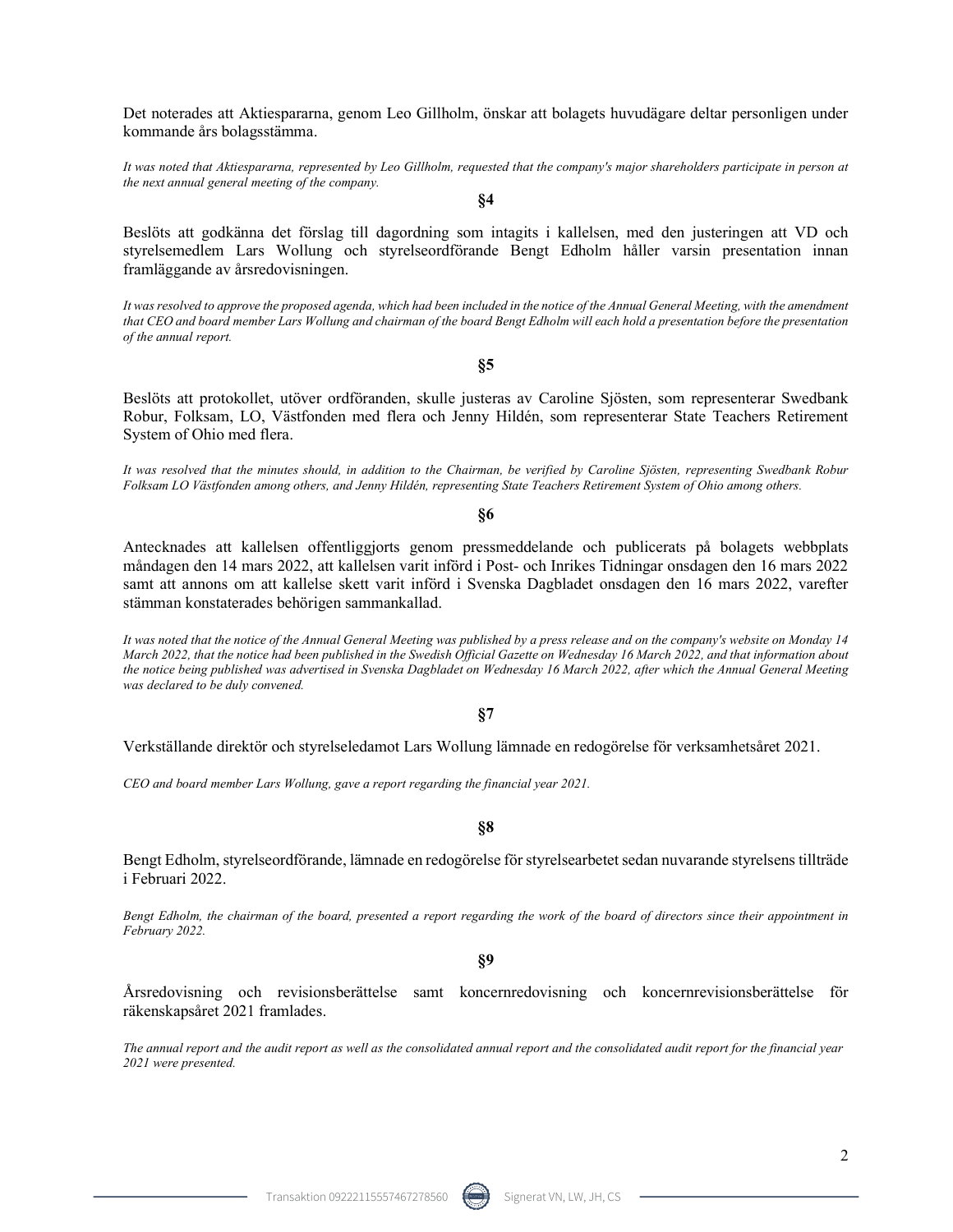§10

Beslöts att fastställa resultaträkningen och balansräkningen samt koncernresultaträkningen och koncernbalansräkningen för verksamhetsåret 2021.

It was resolved to adopt the income statement and the balance sheet as well as the consolidated income statement and the consolidated balance sheet for the financial year 2021.

§11

Beslöts, i enlighet med styrelsens förslag, att till stämmans förfogande stående vinstmedel ska balanseras i ny räkning, innebärande att ingen utdelning betalas ut.

It was resolved, in accordance with the board of director's proposal, that the unappropriated earnings at the disposal of the Annual General Meeting shall be carried forward, meaning that no dividend is paid.

§12

Beslöts att godkänna styrelsens ersättningsrapport för 2021, Bilaga 2.

It was resolved to approve the Board of Directors' remuneration report for 2021, Appendix 2.

§13

Beslöts att bevilja ansvarsfrihet för styrelseledamöterna och verkställande direktören avseende räkenskapsåret 2021.

It was resolved to grant the members of the board of directors and the CEO discharge from liability for the financial year 2021.

§14

Beslöts, i enlighet med valberedningens förslag:

It was resolved, in accordance with the Nomination Committee's proposal:

att styrelsen ska bestå av sex ledamöter utan suppleanter,

that the board of directors shall consist of six members without deputies,

 att till styrelseledamöter för tiden intill nästa årsstämma omvälja Bengt Edholm, Camilla Philipson Watz, Christopher Rees, Rickard Westlund, Lars Wollung och Peter Zonabend. Bengt Edholm valdes till styrelsens ordförande,

to re-elect Bengt Edholm, Camilla Philipson Watz, Christopher Rees, Rickard Westlund, Lars Wollung and Peter Zonabend as members of the board of directors until the end of the next Annual General Meeting. It was resolved to elect Bengt Edholm as chairman of the board of directors,

 att styrelsearvode för tiden intill nästa årsstämma ska utgå enligt följande; att 1 475 000 kronor ska utgå till ordföranden, 490 000 kronor vardera ska utgå till styrelseledamöterna, att 200 000 kronor ska utgå till ordföranden i risk- och revisionsutskottet, att 125 000 kronor vardera ska utgå till ledamöterna i risk- och revisionsutskottet, att 50 000 kronor ska utgå till ordföranden i ersättningsutskottet, att 50 000 kronor vardera ska utgå till ledamöterna i ersättningsutskottet, att 175 000 kronor ska utgå till ordföranden i investeringsutskottet och att 100 000 kronor vardera ska utgå till ledamöterna i investeringsutskottet,

that remuneration to the members of the board of directors, until the end of next Annual General Meeting, shall be as follows; SEK 1,475,000 to the chairman of the board of directors, SEK 490,000 to each of the other members of the board of directors, SEK 200,000 to the chairman of the Risk- and Audit Committee, SEK 125,000 to each of the other members of the Risk- and Audit Committee, SEK 50,000 to the chairman of the Remuneration Committee, SEK 50,000 to each of the other members of the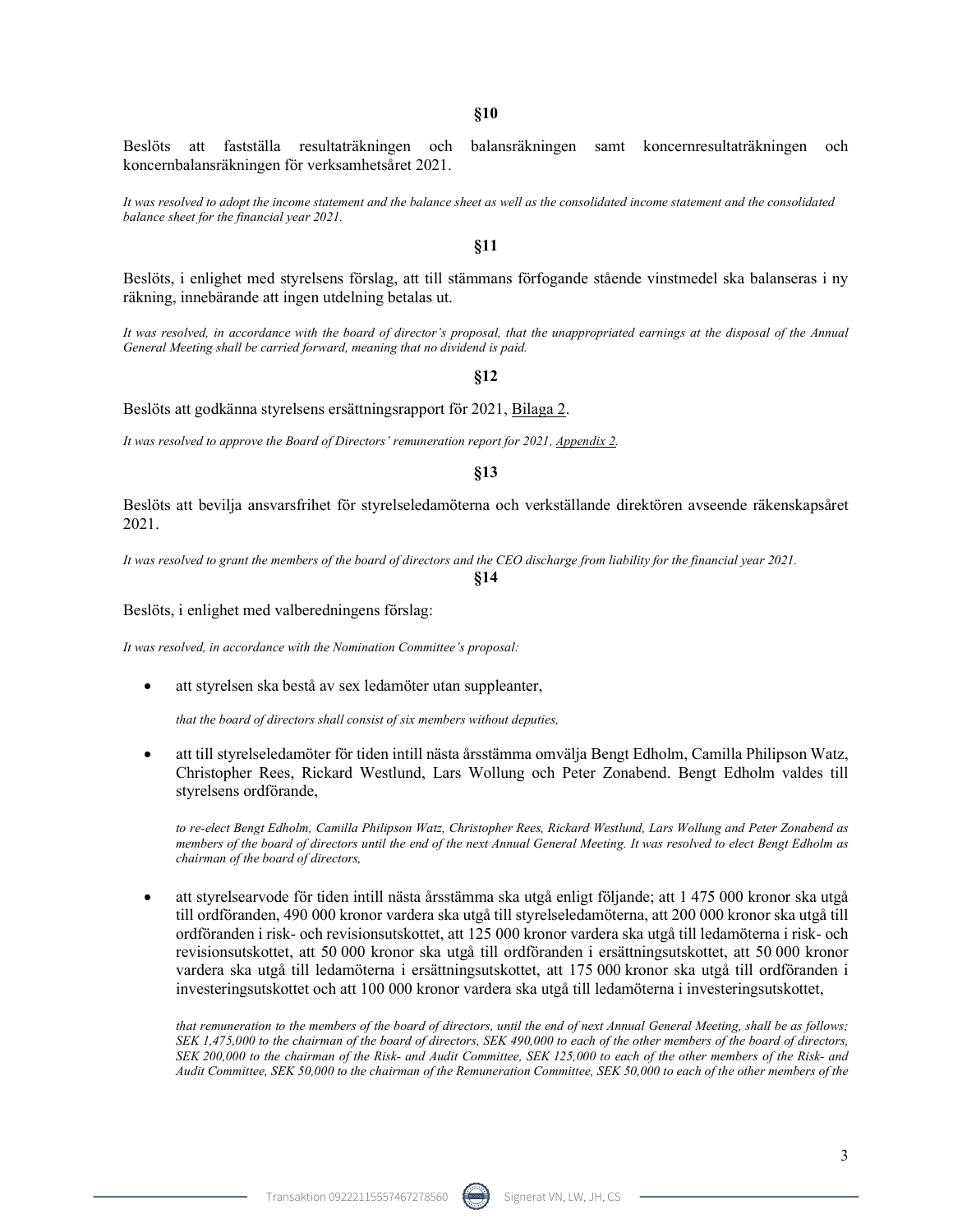Remuneration Committee, SEK 175,000 to the chairman of the Investment Committee and SEK 100,000 to each of the other members of the Investment Committee,

 att till revisor för tiden intill nästa årsstämma omvälja EY AB. Antecknades att EY AB meddelat att den auktoriserade revisorn Daniel Eriksson fortsatt kommer vara huvudansvarig revisor, samt

that as auditor until the end of next Annual General Meeting re-elect EY AB. It was noted that EY AB has informed the Company that the authorised public accountant Daniel Eriksson will continue as auditor in charge, and

att arvode till revisorn ska utgå enligt godkänd räkning.

that the auditor shall be entitled to a fee in accordance with approved invoices.

§15

Beslöts att anta styrelsens förslag avseende Aktiebonusplan 2022 innefattande säkringsåtgärder, Bilaga 3.

It was resolved to approve the board of director's proposal regarding the Deferred Bonus Plan 2022 including hedging measures, Appendix 3.

## §16

Beslöts, med erforderlig majoritet, i enlighet med styrelsens förslag, Bilaga 4, att bemyndiga styrelsen att, längst intill nästa årsstämma, vid ett eller flera tillfällen, med eller utan företrädesrätt för aktieägarna, mot kontant betalning, apportegendom eller genom kvittning besluta om emission av nya aktier avseende sammanlagt högst tio procent av antalet utestående aktier vid tidpunkten för denna årsstämma.

It was resolved, with requisite majority, in accordance with the Board of Director's proposal, Appendix 4, to authorise the board of directors to, prior to the next annual general meeting, on one or several occasions, with or without deviating from the shareholders' preferential rights, for cash payment, against consideration in kind or through set-off, resolve to issue new shares, the number of which may not exceed a total of ten percent of the number of shares outstanding at the time of this Annual General Meeting.

## §17

Beslöts, med erforderlig majoritet, i enlighet med styrelsens förslag, Bilaga 5, att bemyndiga styrelsen att under tiden fram till nästa årsstämma besluta om förvärv av egna aktier.

It was resolved, with requisite majority, in accordance with the board of director's proposal, Appendix 5, to authorise the board of directors, until the next annual general meeting, to acquire the company's own shares.

## §18

Beslöts, med erforderlig majoritet, i enlighet med styrelsens förslag, Bilaga 6, att uppdatera §8 i bolagsordningen på sådant sätt att kravet på att aktieägare ska vara upptagen i aktieboken på avstämningsdagen för att få delta på bolagsstämma tas bort. Detta eftersom tidpunkten för när avstämningsdagen enligt lag infaller har uppdaterats, men inte behöver anges i bolagsordningen eftersom den framgår av lag.

It was resolved, with requisite majority, in accordance with the board of director's proposal, Appendix 6, to update Section 8 of the articles of association so that the requirement that shareholders shall be registered in the share register five weekdays prior to the day that the general meeting takes place is removed. The reason for this is that the timing for the record day has been updated, but does not need to be stated in the articles of association since it is regulated by law.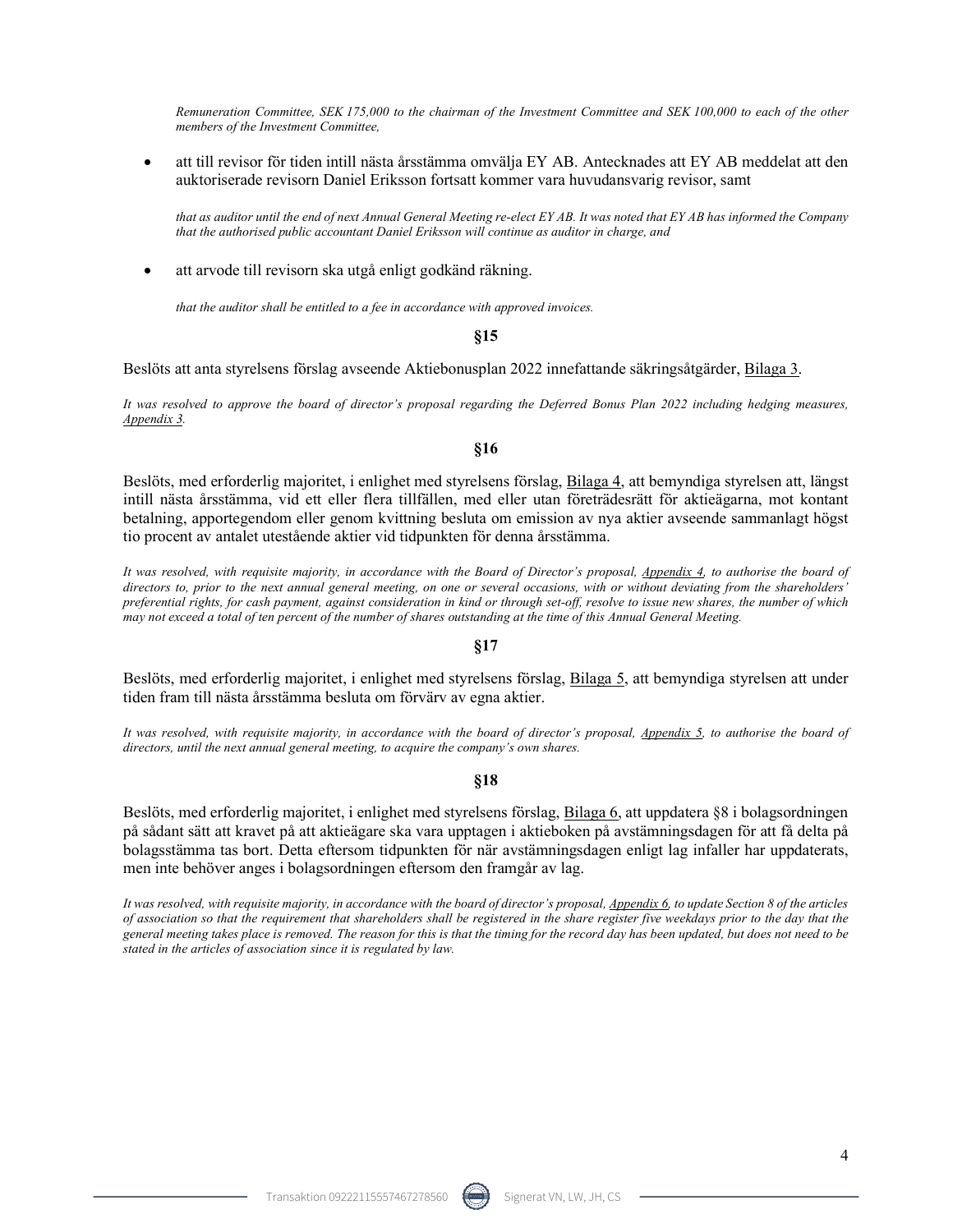§19

 $\overline{a}$ 

Stämman förklarades avslutad.

The Annual General Meeting was declared closed.